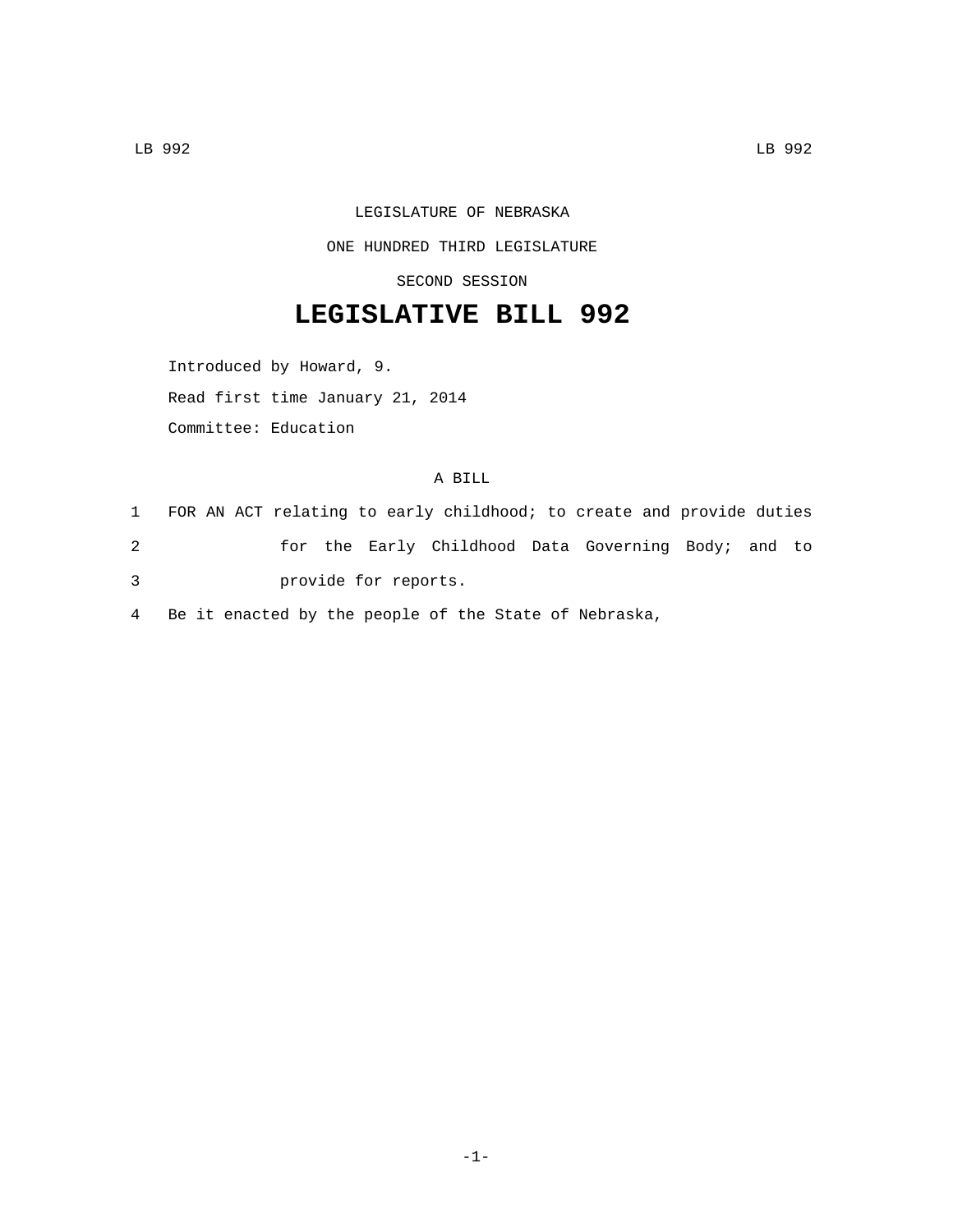| 1  | Section 1. The Early Childhood Data Governing Body is                 |
|----|-----------------------------------------------------------------------|
| 2  | created. The purpose of the governing body is to develop a plan to    |
| 3  | create and sustain a unified early childhood data system in Nebraska  |
| 4  | which shall answer key questions about publicly funded early          |
| 5  | childhood services, provide greater accountability for public         |
| 6  | investment in services for children from birth through eight years of |
| 7  | age, and quide future investment in early childhood education and     |
| 8  | <u>child care services.</u>                                           |
| 9  | Sec. 2. The Early Childhood Data Governing Body shall                 |
| 10 | consist of the following members:                                     |
| 11 | The Governor or his or her designee;<br>(1)                           |
| 12 | (2) The Commissioner of Education or his or her designee;             |
| 13 | (3) A representative of the Nebraska P-16 Initiative;                 |
| 14 | (4) The administrator of the Office of Early Childhood of             |
| 15 | the State Department of Education;                                    |
| 16 | The senior administrator of Data, Research and<br>(5)                 |
| 17 | Evaluation in the department;                                         |
| 18 | (6) The data systems manager of the P-20 Technical Group              |
| 19 | of Data, Research and Evaluation in the department;                   |
| 20 | The director of the Step Up to Quality Child Care<br>(7)              |
| 21 | program in the Office of Early Childhood in the department;           |
| 22 | (8) The director of the Head Start Collaboration Office               |
| 23 | of the Office of Early Childhood in the department;                   |
| 24 | (9) A representative of the Early Childhood Education                 |
| 25 | Endowment Board of Trustees;                                          |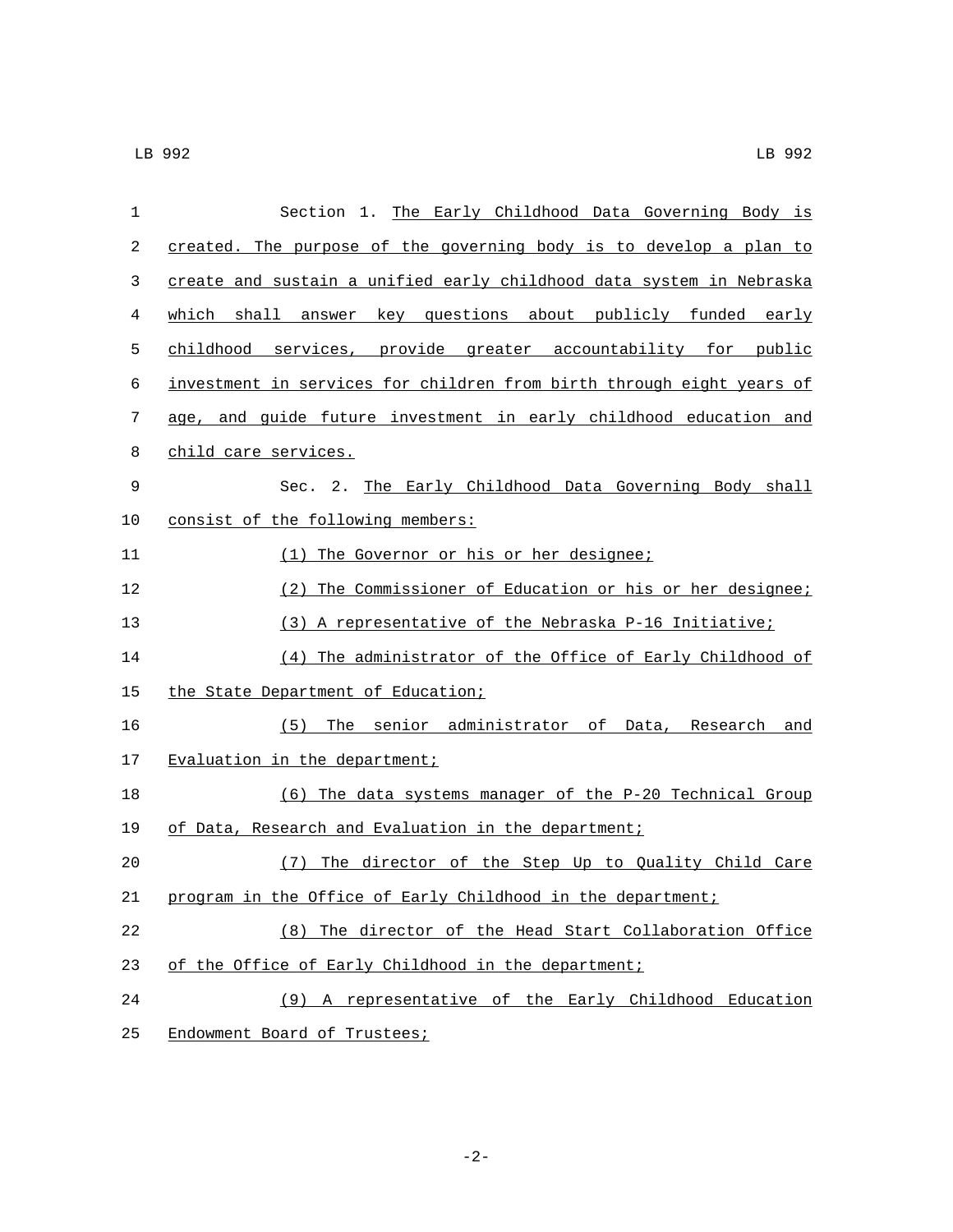| $\mathbf 1$ | (10) The chief executive officer of the Department of                 |
|-------------|-----------------------------------------------------------------------|
| 2           | Health and Human Services or his or her designee;                     |
| 3           | (11) The Director of Children and Family Services of the              |
| 4           | Division of Children and Family Services of the Department of Health  |
| 5           | and Human Services or his or her designee;                            |
| 6           | (12) The Director of Public Health of the Division of                 |
| 7           | Public Health of the Department of Health and Human Services or his   |
| 8           | or her designee;                                                      |
| 9           | (13) The Information Systems and Technology administrator             |
| 10          | of the Department of Health and Human Services or his or her          |
| 11          | designee;                                                             |
| 12          | (14) A representative of children's services licensing                |
| 13          | from the licensure unit of the Division of Public Health of the       |
| 14          | department with experience in licensure of child care programs;       |
| 15          | (15) A representative of the Division of Children and                 |
| 16          | Family Services of the department with experience with the federal    |
| 17          | child care subsidy program; and                                       |
| 18          | (16) A representative from the office of the Chief                    |
| 19          | Information Officer.                                                  |
| 20          | The Early Childhood Data Governing Body may<br>Sec. 3.                |
| 21          | establish a separate management team and a separate technical         |
| 22          | assistance team to support and assist in the development and draft of |
| 23          | the plan required by section 4 of this act.                           |
| 24          | Sec. 4. (1) The Early Childhood Data Governing Body shall             |
| 25          | propose a plan to develop a statewide early childhood unified data    |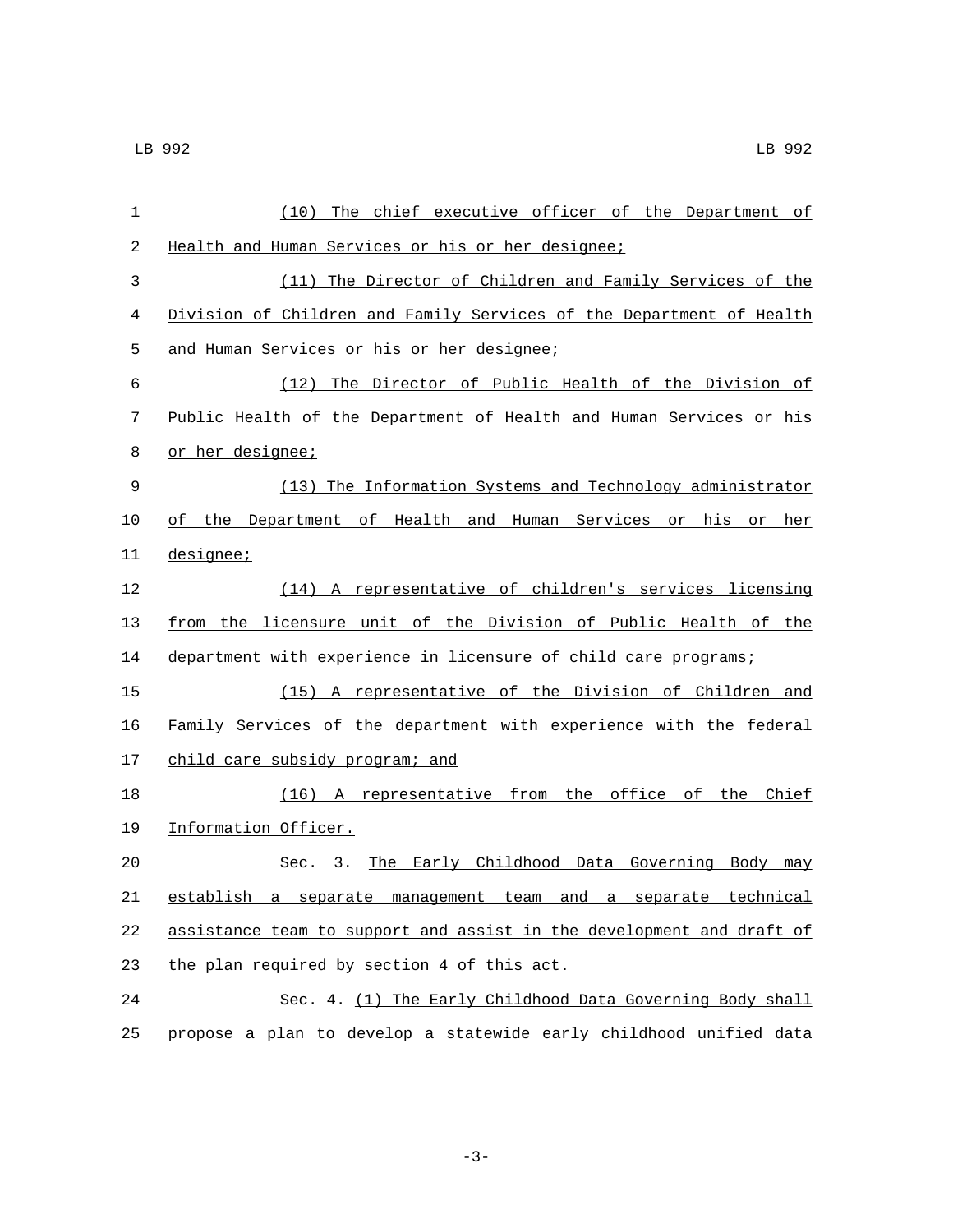| $\mathbf 1$ | system that will include fully integrated data from the State         |
|-------------|-----------------------------------------------------------------------|
| 2           | Department of Education and the Department of Health and Human        |
| 3           | Services to improve coordination and streamlining of services, guide  |
| 4           | resource allocation, and provide greater accountability for           |
| 5           | investment in early childhood services.                               |
| $\epsilon$  | (2) The plan shall also address the following and                     |
| 7           | statewide early childhood data collection gaps as identified by the   |
| 8           | governing body:                                                       |
| 9           | Demographics of children from birth through five<br>(a)               |
| 10          | years of age, including, but not limited to, age, ethnicity,          |
| 11          | socioeconomic status, and program participation including early       |
| 12          | intervention services for children with special needs;                |
| 13          | (b) Criteria to identify the communities where children               |
| 14          | are considered at risk of success in school and life based on the at- |
| 15          | risk factors established by the State Department of Education and     |
| 16          | others as identified by the governing body;                           |
| 17          | (c) The number of children from birth through five years              |
| 18          | of age who are identifiable as on track to succeed when they enter    |
| 19          | kindergarten and beyond;                                              |
| 20          | (d) The availability of high-quality early childhood                  |
| 21          | education and child care programs in Nebraska;                        |
| 22          | (e) The number of children participating in high-quality              |
| 23          | early childhood education and child care programs;                    |
| 24          | (f) Children who have access to and are receiving support             |
| 25          | services to ensure school readiness;                                  |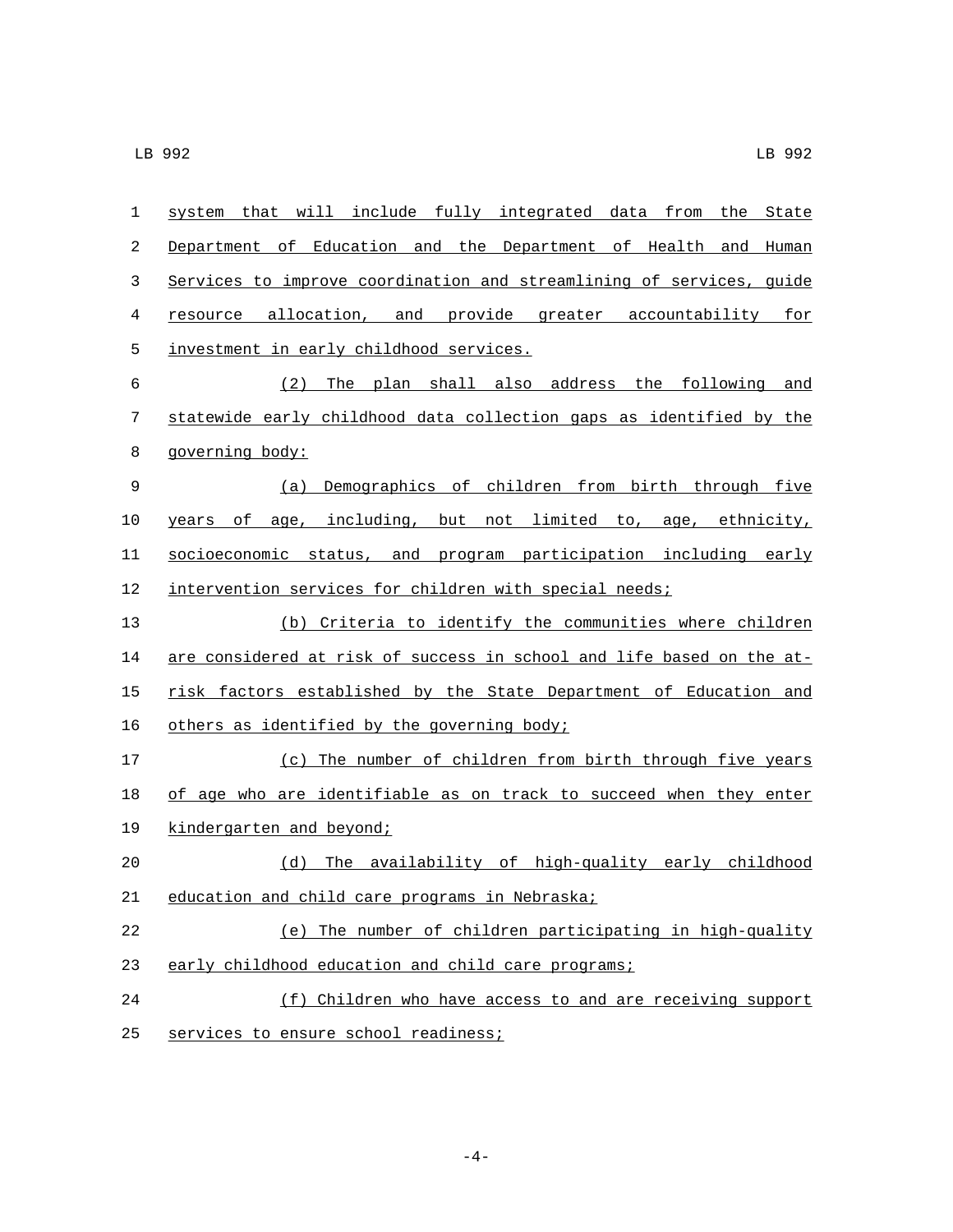| $\mathbf 1$ | (g) Nebraska's early childhood education and child care                 |
|-------------|-------------------------------------------------------------------------|
| 2           | that possess characteristics of effective, high-quality<br>programs     |
| 3           | early childhood education and child care programs and their impact on   |
| 4           | children;                                                               |
| 5           | Whether or not the quality of Nebraska's early<br>(h)                   |
| 6           | childhood education and child care programs is improving;               |
| 7           | (i) The costs to serve children in high-quality early                   |
| 8           | childhood education and child care programs;                            |
| 9           | (j) The characteristics of Nebraska's early childhood                   |
| 10          | education and child care workforce;                                     |
| 11          | Whether or not Nebraska's early childhood education<br>(k)              |
| 12          | and child care workforce is improving in population and                 |
| 13          | qualifications;                                                         |
| 14          | The policies to ensure common data definitions and<br>(1)               |
| 15          | standards and data audits to ensure the validity of the data; and       |
| 16          | (m) The administrative safequards necessary to ensure                   |
| 17          | effective and appropriate use of data by multiple agencies in a         |
| 18          | manner that ensures the privacy of children, families, and programs     |
| 19          | and professional privacy.                                               |
| 20          | Sec. 5. The early childhood unified data system created                 |
| 21          | 4 of this act shall interface with<br>pursuant to section<br><u>the</u> |
| 22          | longitudinal data system of the State Department of Education and       |
| 23          | shall integrate data from the Department of Health and Human Services   |
| 24          | relating to services provided to children from birth through eight      |
| 25          | years of age.                                                           |

-5-